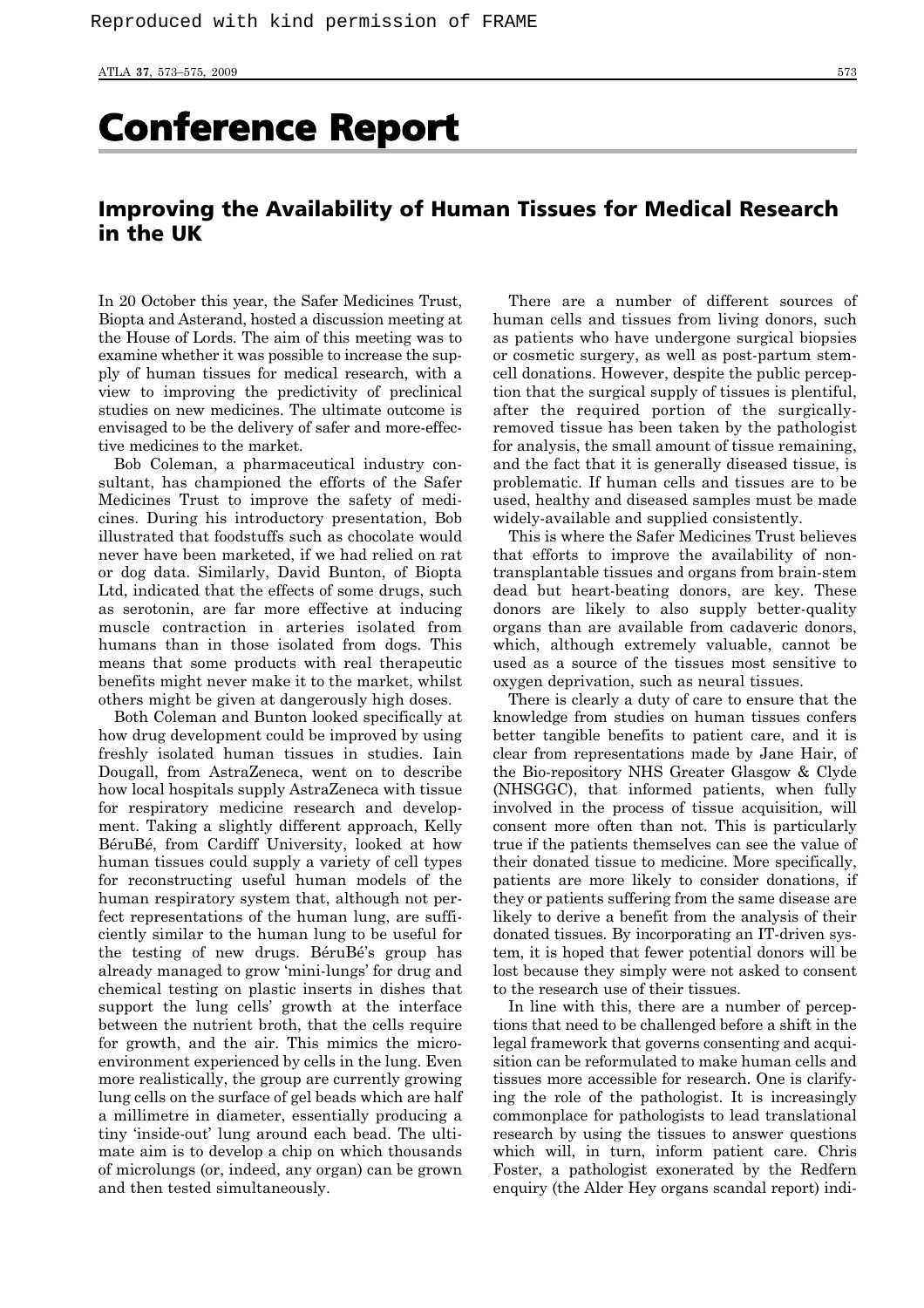cated that, for instance, one in three men diagnosed with prostate cancer have an aggressive form of the disease that requires immediate hormone treatment. However, this treatment carries a risk that almost all of the treated men will suffer a severely debilitating fracture of the pelvis within 10 years of the start of treatment. Giving this treatment to the remaining two out of every three men diagnosed with prostate cancer who do not have this aggressive form of the disease, will almost certainly mean that their quality of lives will be severely affected, or their life expectancy will be reduced. As such, if treatment can be delayed, by up to 15 years in some cases, then this will be beneficial for some patients. Those men who express a particular biomarker are now known to need immediate treatment, whilst those who do not are monitored until treatment is needed. Since these biomarkers were identified from translational research-based studies conducted by pathologists, it is clear that the pathologist plays a crucial role in improving clinical outcomes. This carries at least as much weight as the use of tissues in drug development. However, studying tissues from the deceased is perhaps more contentious than studying tissues from living donors.

Vivienne Parry, who chaired the Organ Donor Task Force, reminded the audience that the events at Alder Hey are still very much a fresh memory for many people, not least because of the associated 'cash-for-organs' scandal. The reality is that, although 90% of people claim to support organ donation, only 25% of the UK population are registered donors. There are deep rooted fears that organs will be harvested before death is confirmed, about mutilation, and that organs will not go to a 'good home'. The suggestion of an opt-out donation system triggered additional fears that, once you die, your body belongs to the state — a direct contravention of all we are led to believe by UK case law and human rights legislation.

What role, then, should the NHS play in nurturing a culture conducive to improving the supply of human tissues, and how far does this role conflict with its primary goal, if at all? Nurturing a culture of trust between the clinical team and the wouldbe donor is crucial, and this must operate at a level where clinical staff that regularly interact with patients are able to seek and record the consenting process. Pathologist Barry Gusterson, from the University of Glasgow, indicated that because young doctors have often never seen a diseased organ and are not trained to undertake postmortem examinations, the number of patients being consented for post-mortem tissue sampling has fallen, despite the wealth of information that might be derived from such studies. This is a vicious circle of mistrust, leading to fewer bodies being left to research, resulting in restricted training, and thus resulting in fewer requests being made for posthumous donations. This problem must be tackled from within the NHS.

The timing of consent requests must also be considered, since asking the next-of-kin after the sudden loss of a loved one requires considerable skill and sensitivity. If the next-of-kin then veto a confirmed donor's wishes, these wishes will be respected, even though they have no legal foundation. Perhaps a system that operates along the same lines as that described by Dolores Baldasare, from the International Institute for the Advancement of Medicine (IIAM, USA), is needed, in order to encourage posthumous donations of organs and tissues for research within the UK. The IIAM liaises between the donor family, hospitals and researchers, and works with around 50 organ procurement organisations to provide tissues for research around the world. Its organ division receives around 9,000 referrals for non-transplantable organs from posthumous donors each year. UNOS (United Network for Organ Sharing) compliance requires that effective consent is acquired. Since the Uniform Anatomical Gift Act (UAGA) confers a legal right to a donated body for research, transplantation, education or therapy, would-be donors can consent simultaneously for these purposes. In the UK there is no equivalent legislation, and this means that non-transplantable organs are rarely consented for research or education.

One interesting point made by Baldasare is that the IIAM estimates that 61% of their clients are pharmaceutical and biotechnology companies, confirming that there is enormous commercial interest in using human organs and tissues for research and development. Hence, perhaps the idea that would-be donors are not well-enough informed to realise that pharmaceutical companies are not just out to make a profit, but are also the key drivers in delivering new treatments to the market/patients, is naïve. It is also, however, naïve to believe that pharmaceutical companies will drive forward a move toward the use of human organs and tissues whilst established animal models continue to tick the regulatory boxes and are not perceived to be fundamentally flawed.

It is for this reason that Coleman is of the opinion that using human tissues must not be merely desirable, but a regulatory requirement. Several of those present reiterated this sentiment, adding that improving access to posthumous tissue donations, although heavily reliant on nurturing a culture of trust between clinicians and the public, is our best chance of not only improving healthcare but also, as a consequence, reducing our untenable and unsustainable reliance on animal experiments.

This met with a degree of opposition from representatives from the Medicines and Healthcare products Regulatory Agency (MHRA), who believe